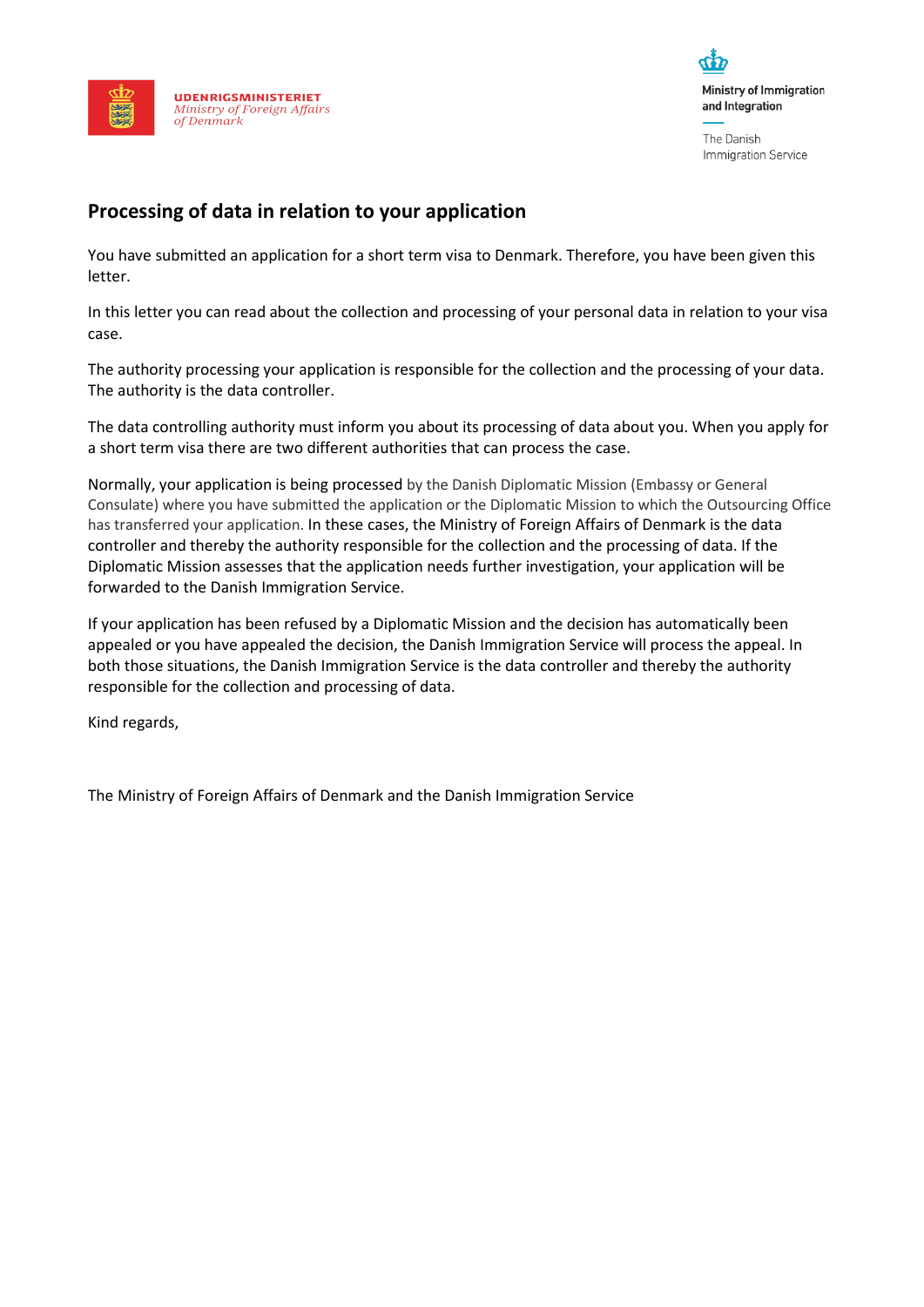## **Information to you as a short term visa applicant**

The Ministry of Foreign Affairs of Denmark and the Danish Immigration Service provides you this letter in order to inform and guide you about how we process your personal data, and about your rights in relation to this.

The information we are required to give you is the following:

- 1. Name and contact information of the data controller
- 2. Contact information of the data protection officer
- 3. The purpose and legal basis for our processing of your personal data
- 4. Your obligation to give us your personal data
- 5. Which of your personal data we process
- 6. Who can we disclose or transfer your personal data with
- 7. Where does your personal data originate from?
- 8. How long we store your personal data
- 9. Information about consent
- 10. Your rights in relation to our processing of your personal data
- 11. Your possibilities to appeal to the Data Protection Agency

Below you can read more about this information, which we are obligated to provide you.

If you have questions, you are welcome to contact us. You can find our contact information in section 1 below.

#### **1. Contact information of the data controller**

The Ministry of Foreign Affairs of Denmark is responsible for processing the personal data you provide in the visa application form and for the data we receive about you in connection with processing the case.

Our contact information is:

Ministry of Foreign Affairs of Denmark Asiatisk Plads 2, 1448 København K CVR-nr.: 43271911 +45 33 92 10 00 [um@um.dk](mailto:um@um.dk)

The Danish Immigration Service is responsible for processing the personal data we receive in connection with processing the case.

Our contact information is:

Danish Immigration Service Ryesgade 53, 2100 København Ø CVR-nr.: 77940413 +45 35 36 66 00 [us@us.dk](mailto:us@us.dk) [newtodenmark.dk](http://www.newtodenmark.dk/)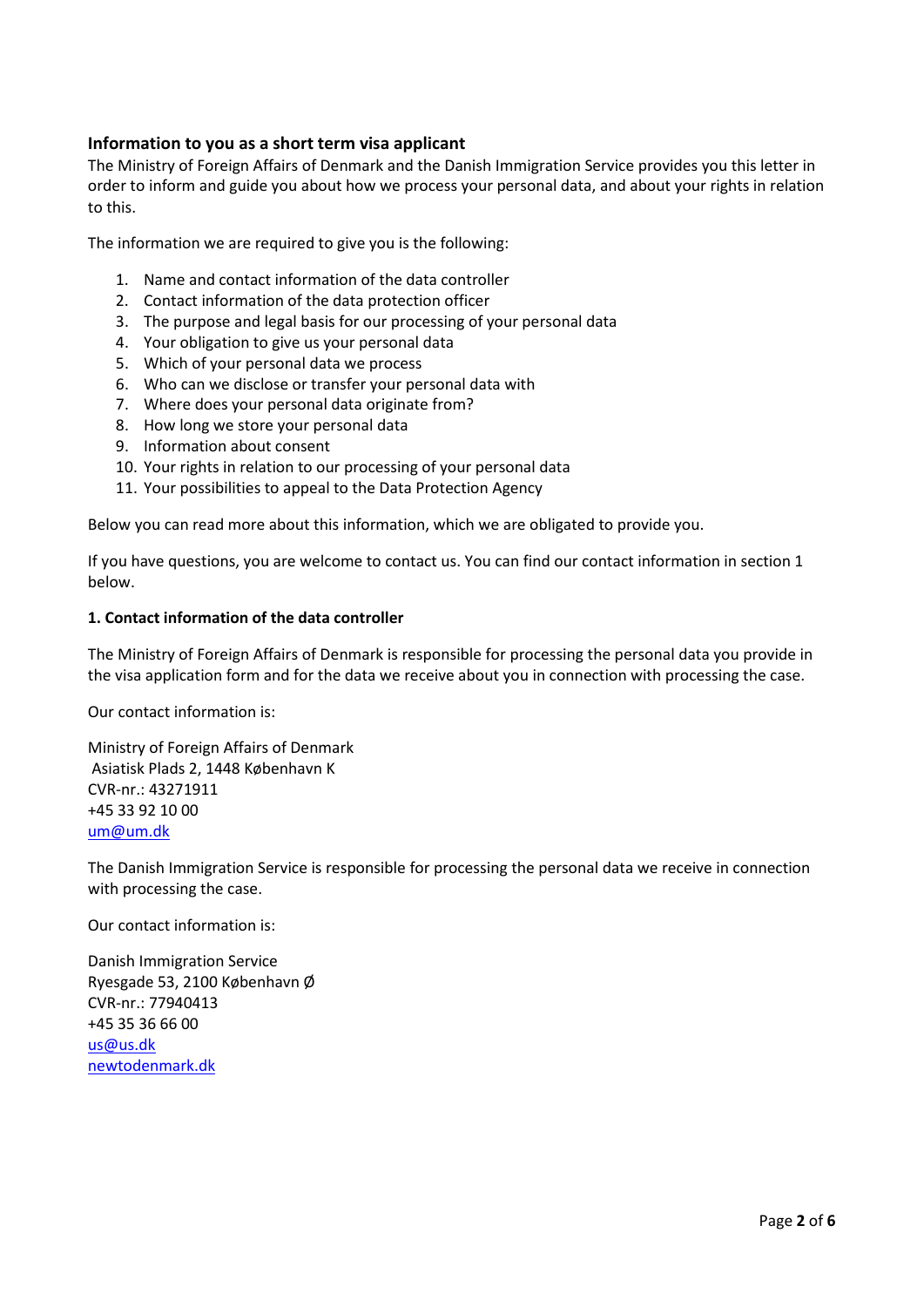## **2. Contact information of the Data Protection Officer**

Both the Ministry of Foreign Affairs of Denmark and the Danish Immigration Service have their own Data Protection Officers (DPO).

If you have questions about how the Ministry of Foreign Affairs of Denmark processes your personal data, you can contact the Ministry's Data Protection Officer, who has the following contact information:

Ministry of Foreign Affairs Asiatisk Plads 2, DK-1448 København K, att. "databeskyttelsesrådgiveren/Data Protection Officer" [dpo@um.dk](mailto:dpo@um.dk)

If you have questions about how the Danish Immigration Service processes your personal data, you can contact the Ministry of Immigration and Integration Data Protection Officer, who has the following contact information:

Ministry of Immigration and Integration, Slotsholmsgade 10, 1216 København K Att: Databeskyttelsesrådgiver/Data Protection Officer, [dpo@uim.dk](mailto:dpo@uim.dk)

#### **3. The purpose and legal basis for our processing of your personal data**

Your data is collected in order to process your application for short term visa and the possible residence permit in Denmark and to control the requirements for this.

The legal basis for processing your personal data is the Danish Aliens Act, the Danish Data Protection Act and the General Data Protection Regulations. It concerns the following specific provisions:

The Danish Aliens Act's chapter 1 about entry into Denmark and residence in the country

The Danish Data Protection Act:

• section 8.1 (1) and (3) about possible information regarding criminal offences § 8, stk. 2, nr. 1 og 3

The General Data Protection Regulations:

- Article 6.1 (c) relating to the processing of data in order to comply with a legal obligation
- Article 6.1 (e) relating to the exercise of official authority
- Article 9.2 (e) relating to information made public by the data subject
- Article 9.2 (f) relating to the necessity of processing in order to establish, exercise or defend legal claims)

Certain data may be used for statistical purposes at a later point in time.

#### **4. Your obligation to give us your personal data**

You are obligated to provide the information necessary for the authorities to make a decision in your case. Failure to provide the information can result in a fine or up to one year imprisonment.

You can read more about your obligations in the Danish Aliens Act section 40.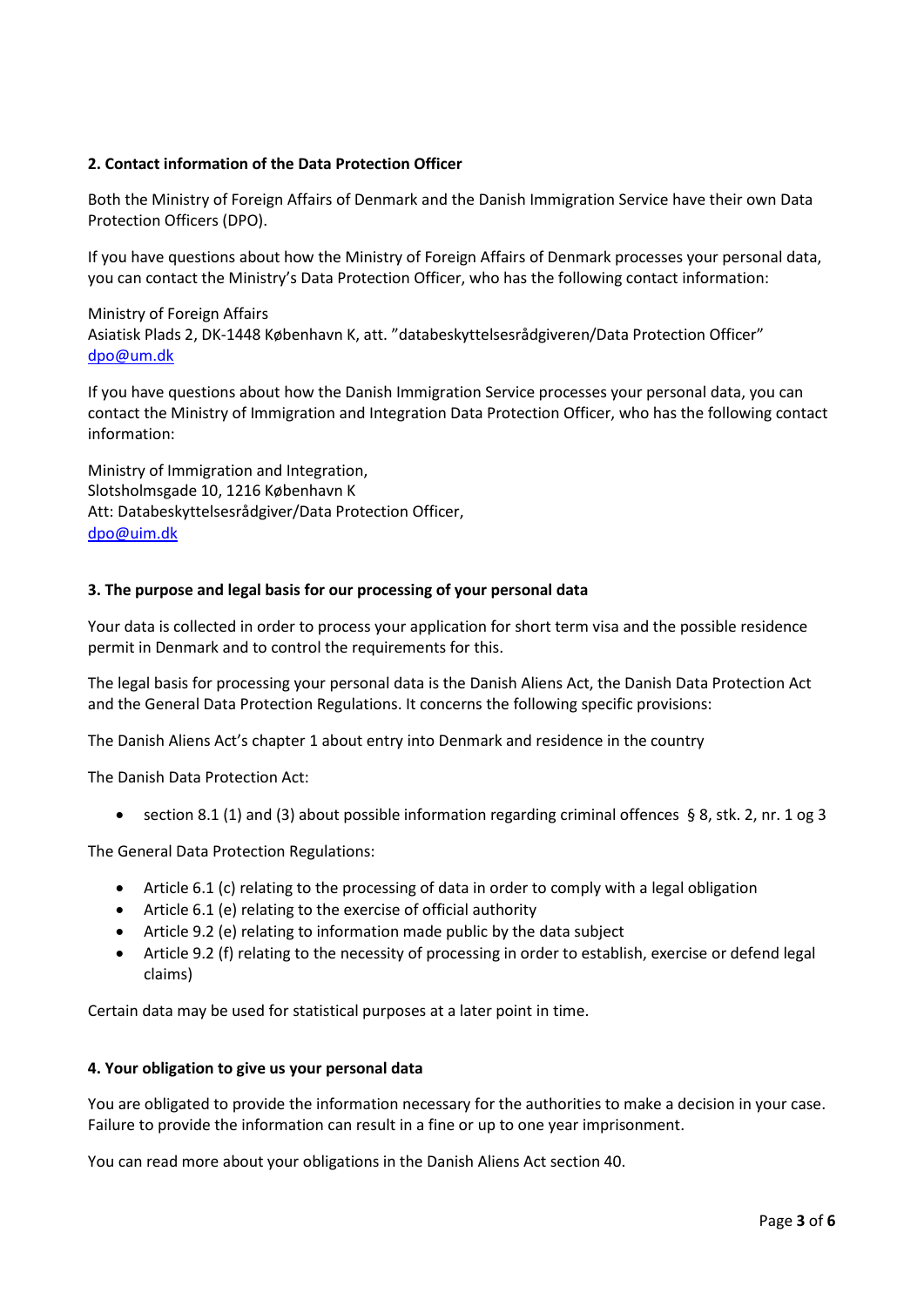## **5. Which of your personal data do we process?**

We process the following types of data about you, if necessary:

- General personal data, such as: information about your identity, citizenship and travel routes, information about your family and information about your refugee status.
- Information about whether you have committed any legally punishable offences.
- Sensitive personal data, such as: political opinions, religious beliefs and health information.

#### **6. Who can we disclose or transfer your personal data with?**

The Ministry of Foreign Affairs of Denmark, including its Missions abroad can, in certain cases, provide data to a third-party dataprocessor, who will process the information on behalf of the Ministry including its missions abroad.

The information you have provide or will provide in relation to the application for short term visa, will be registered in the Danish visa registers (UM-VIS and IVR-VIS) and the Schengen states' common visa database (C-VIS).

The Danish Immigration Service can, in certain situations, disclose your data with other authorities. We regularly disclose data with:

- the Ministry of Foreign Affairs, in particular its Missions abroad ,
- the Danish Security and Intelligence Service and the Danish Defence Intelligence Service (in accordance with section 45 a of the Aliens Act),
- the public prosecutor (in accordance with section 45 c of the Aliens Act),
- the Immigration Appeals Board,
- the Refugee Appeals Board,
- the Ministry of Immigration and Integration
- the Danish Agency for International Recruitment and Integration
- other countries, including ones that you apply for visas to,
- the Danish Parliament, and
- the police in Denmark.

Data is disclosed when it is necessary for the Danish Immigration Service to exercise our official authority, including when we are legally obliged to share data.

In certain situations, the Danish Immigration Service may provide data to a third-party data processor. In addition, other authorities and private organisations can have access to this information (The Danish Aliens Act section 44a).

#### **7. Where does your personal data originate from?**

The Ministry of Foreign Affairs of Denmark and the Danish Immigration Service process the personal data you have provided in the application. The Ministry of Foreign Affairs of Denmark discloses those data with the Danish Immigration Service. We will also process data you may provide at a later point in the case process.

When the Immigration Service processes your case, we will receive information from other authorities. This includes the Ministry of Foreign Affairs of Denmark.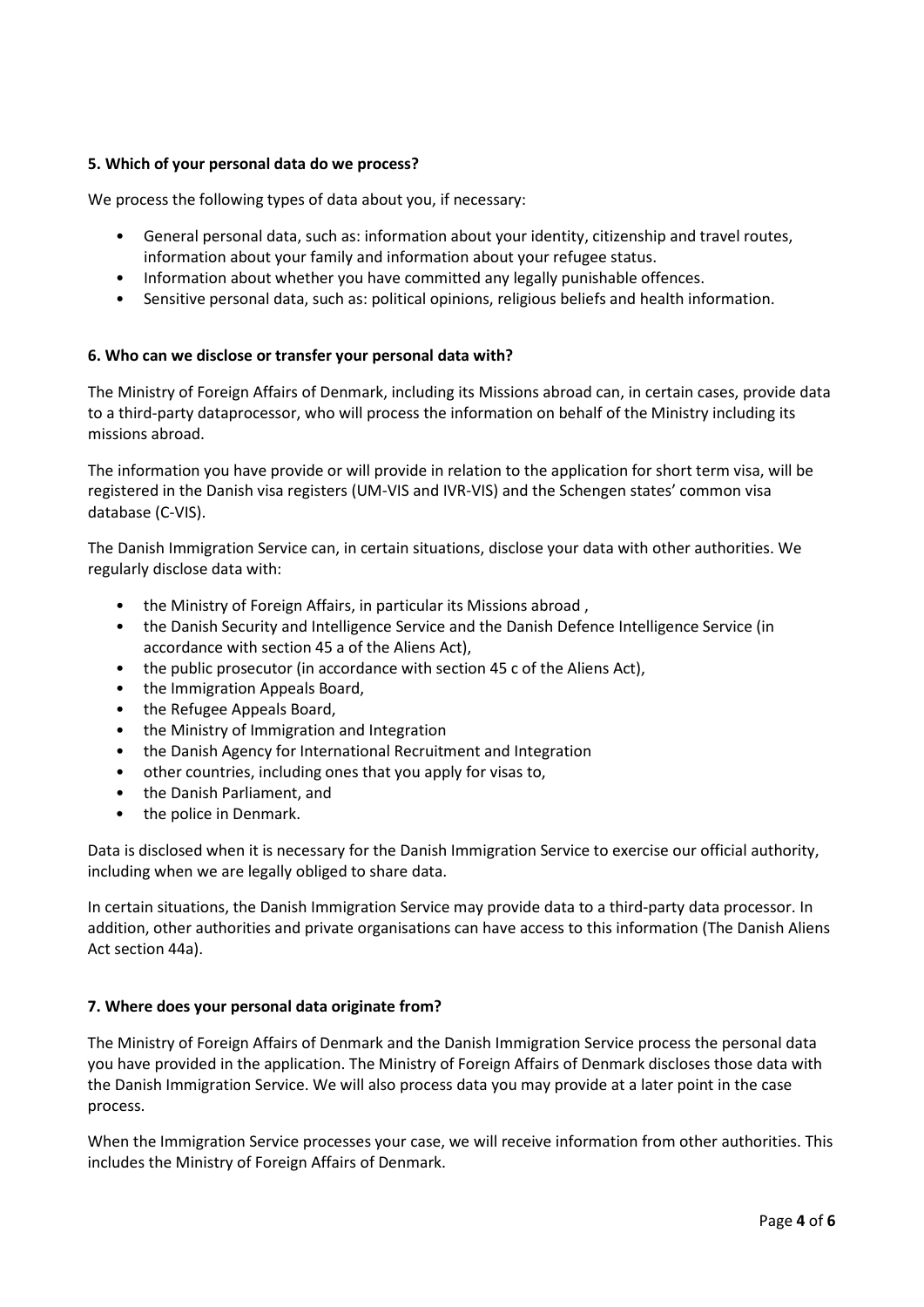In addition, we will process data obtained from:

- your previous short term visa applications
- any of your possible previous cases with the Immigration Service
- searches in databases, such as: the Civil Registration System (CPR), the income register (eIndkomst), the Central Crime Register (KR), the Central Passport Register and the Schengen Information System (SIS II)
- other authorities, such as:, the State Administration, the Immigration Appeals Board and the Refugee Appeals Board,
- third-parties, such as: employers and educational institutions,
- information about your close relatives' previous and current cases at the Immigration Service,
- information from public available sources such as webpages and social media, and
- information about the person who might be your host in Denmark, as well as any previous cases the person may have had at the Immigration Service.

As part of the case-handling by the Ministry of Foreign Affairs of Denmark, including its Missions abroad can share data with other public authorities, private actors, foreign national private actors, organisations and authorities, including in third countries, especially in connection with verification of documents and information in accordance with article 21 of the Visa Code (Regulation (EC) No [810/2009](https://eur-lex.europa.eu/legal-content/EN/AUTO/?uri=celex:32009R0810) of the European Parliament and of the Council of 13 July 2009 establishing a Community Code on Visas (Visa Code).

#### **8. How long will we store your personal data?**

Data will be stored and saved in the common visa information system, C-VIS, for a maximum of 5 years in accordance with the VIS Regulation's article 23. O

Data will normally be stored and saved in our national systems UM-VIS and IVR-VIS for 10 years. However, certain cases can be stored for longer if there is a specific need for this.

The data will be available for the visa issuing authorities and the authorities making visa controls at the external borders and in the member states, and for the member states' immigration and asylum authorities. The data is saved in order for the authorities to control if the rules for legal entry, legal stay and legal residence in the member states' areas are obeyed. The information can also be saved in order for the authorities to identify persons who do not obey the rules, to process an asylum application or to decide who is responsible for the processing.

Under certain circumstances, the data will also be available for appointed authorities in the Schengen member states and for Europol in relation to prevention, revealing and investigation of terror acts and other serious criminal offenses.

#### *About biometric features*

If you have your finger prints and facial photo taken for identification and identity control, your fingerprints and photo will be stored in the immigration authorities' database. If you are granted a residence permit at a later point in time, your fingerprints and photo are stored for 10 years. If you are not granted a residence permit, your fingerprints and photo are stored for 20 years. If you are granted Danish citizenship, your fingerprints and photo will be deleted.